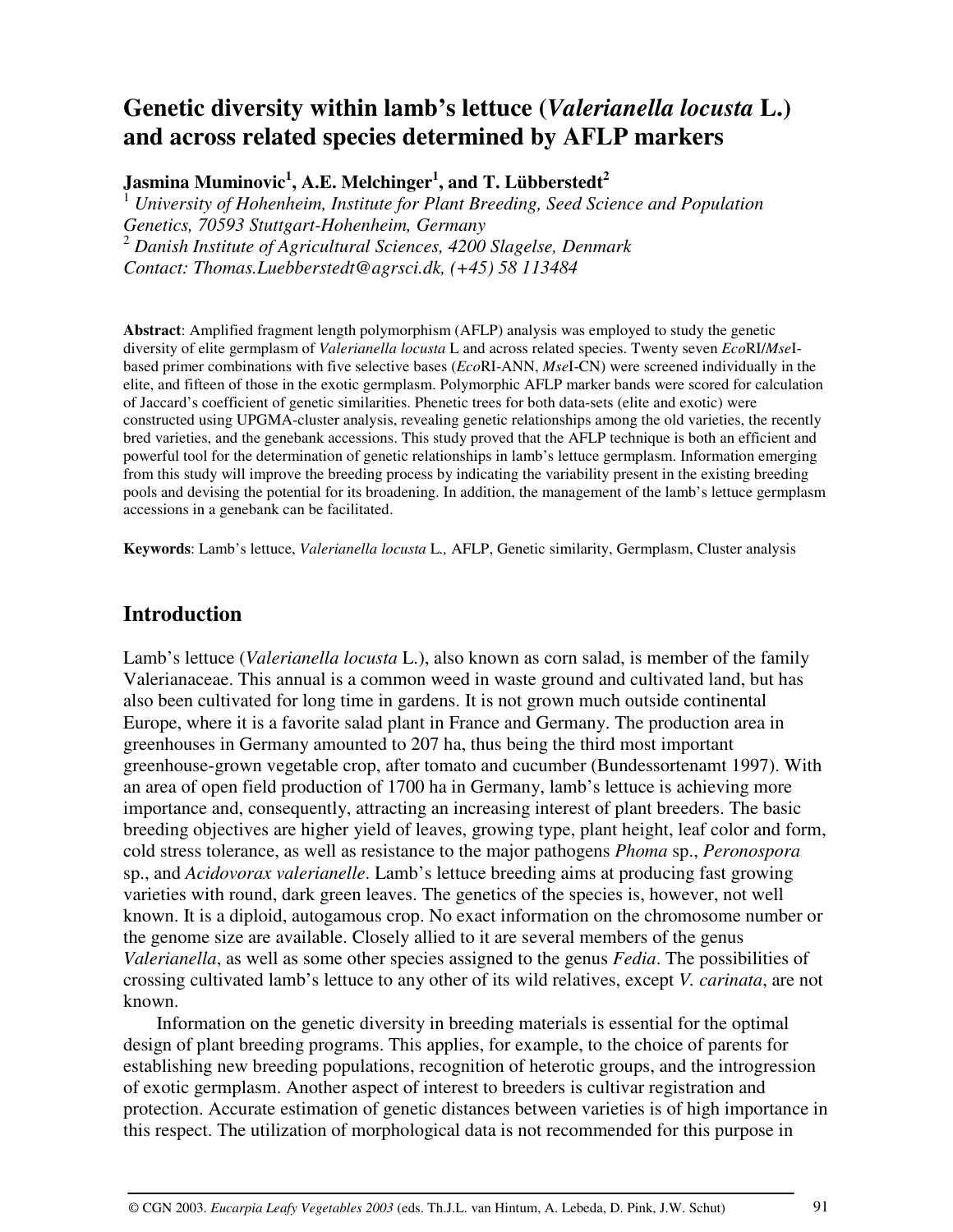lamb's lettuce, since the descriptors are highly subjective. In addition, little is known about the co-ancestry among lamb's lettuce varieties, because reliable and detailed pedigree records are ambiguous or not available.

Amplified Fragment Length Polymorphism (AFLP) marker technology has emerged as a powerful tool for germplasm characterization by DNA fingerprinting. In comparison to other molecular marker techniques, AFLPs allow the detection of large numbers of bands in one reaction (Vos et al. 1995) using small amounts of DNA without requiring prior sequence information. Compared to other fingerprinting techniques such as RAPDs, AFLPs are more reproducible and transferable between laboratories (Jones et al. 1997). AFLPs clearly assigned genotypes to known heterotic or other (e.g. winter–spring cereals) groups in maize (Lübberstedt et al. 2000), wheat (Bohn et al. 1999, Soleimani et al. 2002), barley (Schut et al. 1997), pea (Simioniuc et al. 2002), potato (Kim et al. 1998), rice (Zhu et al. 1998) and other crops. In Addition, AFLPs proved to be highly efficient for cultivar identification, in terms of their discrimination power (Lombard et al. 2000, Heckenberger et al. 2002).

Therefore, we chose AFLPs to assess the genetic diversity in lamb's lettuce. The objectives of our study were: (1) to establish and optimize the AFLP protocol for lamb's lettuce; to use AFLP fingerprinting to estimate the genetic diversity (2) among genotypes representing elite germplasm pool, (3) among *V. locusta* genotypes and related species representing exotic germplasm pool, as well as (4) among all investigated genotypes and accessions.

## **Material and methods**

#### *Plant material, morphological evaluation, DNA extraction, AFLP protocol*

Two sets of materials were investigated. A set, further referred to as elite germplasm, contained 34 modern line varieties. The other set, further referred to as exotic germplasm, consisted of 12 varieties from former breeding periods, six genebank accessions of *V. locusta* wild types (Laterrade, Deutscher and *V. locusta* accession from the IPK Gatersleben, Germany; two wild forms from BAZ Braunschweig, Germany; one *V. locusta* accession originating from Sweden, obtained from Nunhems-Hild) and 12 accessions of lamb's lettuce wild relatives: *V. carinata* (IPK and Botanical Garden of Bordeaux, France), *V. coronata* (IPK), *V. dentata* (IPK), *V. echinata* (Botanical Garden, University of Göttingen, Germany), *V. eriocarpa* (IPK), *V. pumila* (IPK), *V. rimosa* (IPK), and three accessions of *Fedia cornucopia* (obtained from Nunhems-Hild). To test the reliability of the AFLP method, checks were included: (1) blind checks - genotypes already existing in each set (six in the elite and three in the exotic germplasm), sown twice under different numbers, (2) four duplicates genotypes from the elite set added to the exotic set in order to allow comparison between the both sets, and (3) laboratory duplicates - genotypes duplicated after DNA extraction, and reduplicated in consecutive steps of AFLP analysis (four per set), to test reliability and reproducibility of the AFLP protocol.

Fresh leaf tissue was ground to a fine powder in liquid nitrogen. The extraction of genomic DNA was done following the modified CTAB procedure (Hoisington et al. 1994). The concentration of extracted genomic DNA was adjusted to  $125$ ng/ $\mu$ l.

AFLP fingerprints were produced according to Vos et al. (1995). An amount of 250ng DNA was digested with the restriction enzymes *Eco*RI and *Mse*I. Ligation of the restriction fragments to adapters was performed in one step. A 1:20 dilution (in water) of the restricted and adapter-ligated DNA was used as a template in the pre-amplification reactions with a total of two selective bases (*Eco*RI+A, *Mse*I+C). For the final selective amplification, a 1:20 dilution of pre-amplified DNA was amplified using  $\gamma$ - $[^{33}P]$ -ATP labeled *Eco*RI-primer carrying three selective nucleotides in combination with a *Mse*I primer containing two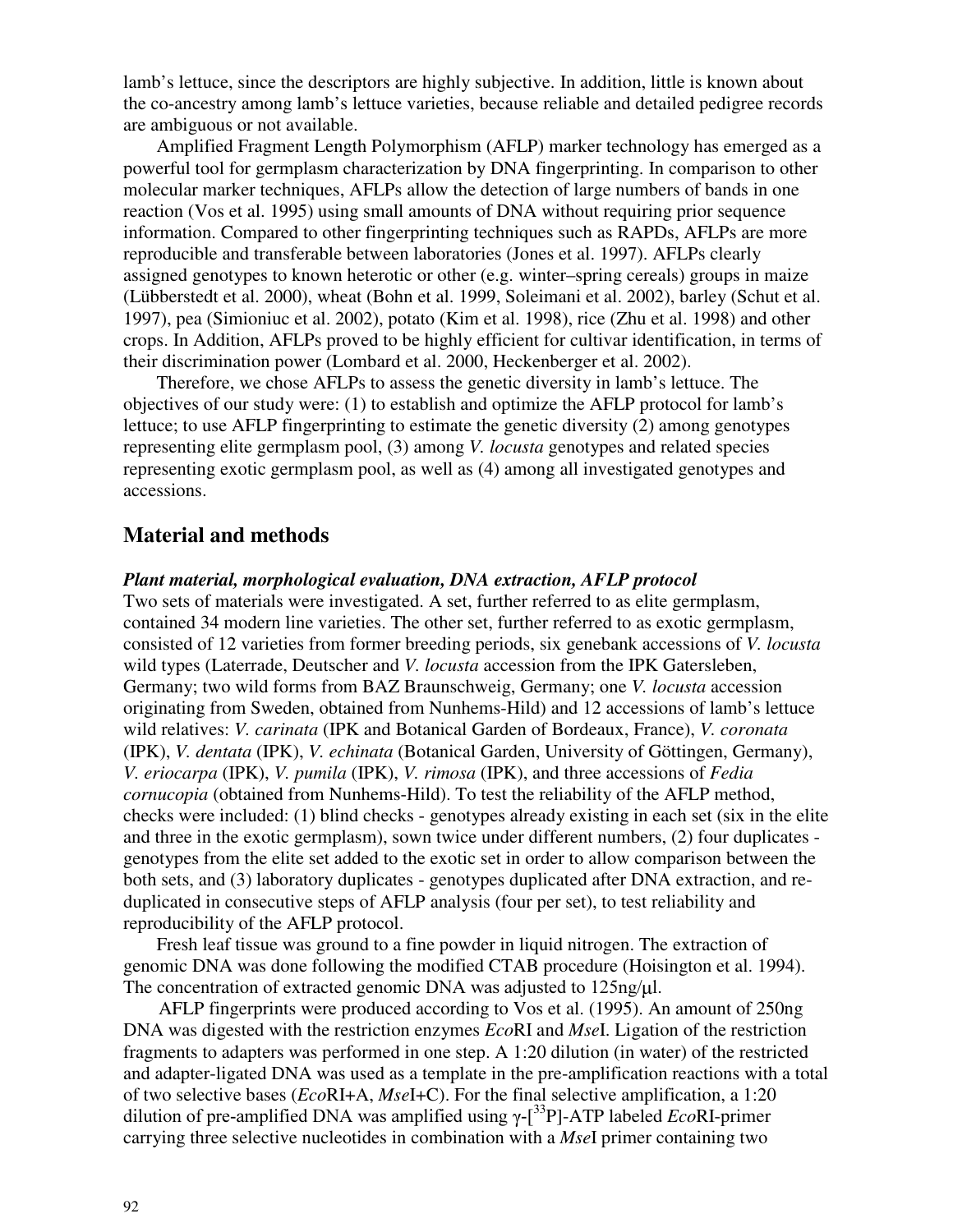selective nucleotides. In total, 27 *Eco*/*Mse* primer combinations were employed for selective amplification in the elite germplasm, and 15 of those in the exotic germplasm. Following the final amplification, an equal volume of formamide loading dye was added to the PCR products. The amplified DNA fragments were denatured and separated by electrophoresis on a 6% denaturing polyacrylamide gel. After drying, gels were exposed to X-ray films for five to seven days before developing.

#### *Statistical analysis*

The bands ranging in length from 50 to 350 base pairs were scored manually as present (1) or absent (0), and transferred to a binary matrix. Only distinct and polymorphic major bands were analyzed using NTSYSpc (version 2.0, Rohlf 1998). Genetic similarity (GS) between the two genotypes *i* and *j* was calculated according to the formula of Jaccard (1908), using the SIMQUAL module of the NTSYSpc:

 $GS_{ij} = N_{ij} / (N_{ij} + N_i + N_j)$ 

where  $N_i$  is the number of detected bands in the genotype *i* and not in genotype *j*,  $N_j$  is the number of detected bands in the genotype *j* and not in genotype *i*, and  $N_{ii}$  is the number of bands common to genotypes *i* and *j*. The standard errors (SE) of the calculated GS were estimated by the jackknife procedure (Miller 1974), using the Plabsim software (Frisch et al. 2000).

The generated similarity matrices were further analyzed using the UPGMA (unweighted pair group method using arithmetic averages, Sneath and Sokal 1973) clustering method in the SAHN module of the NTSYSpc. Dendrograms were created using the TREE module.

## **Results and discussion**

## *Polymorphism detected by AFLPs*

The 27 primer combinations tested in the elite germplasm resulted in a total number of 1315 bands, of which 211 (16%) were polymorphic. However, only 108 polymorphic bands (8% of the total number of bands) were selected as clearly distinct and reliable for data processing. The degree of polymorphism detected in the exotic germplasm set was much higher, mainly due to the presence of lamb's lettuce wild relatives. The 15 primer combinations applied for screening the exotic germplasm set did not yield a single monomorphic band in 1526 detected. As the most unambiguous, 287 bands (19%) were selected for data processing and GS estimation. The number of polymorphic bands per AFLP primer combination, selected for data processing, ranged from one to 12 in the elite germplasm, and from three to 48 in the exotic set.

#### *Genetic similarities among genotypes*

The high values of GS coefficients  $(0.95)$  between replicated samples in both germplasm sets confirmed the reliability of AFLPs (Table 1). Comparable GS estimates between the replicated samples were found for RFLP, RAPD and AFLP marker data (Messmer et al. 1993, Hahn et al. 1995, Jones et al. 1997, Lübberstedt et al. 2000). In our study, the lowest estimate of GS in blind checks was 0.95 (Blind75 x CS-50), which was lower than GS estimates in laboratory duplicates with GS values > 0.98 (Table 1). Deviations from the expected level of 1.00 similarity detected between the blind checks and their respective original genotypes, could be explained by residual heterozygosity, especially in older varieties.

The laboratory duplicates showed very high levels of genetic similarity. The only two deviations from an absolute identity with the original sample were detected in L44 and L78, which might be due to incomplete digestion with restriction enzymes. Laboratory duplicates L46 and L47 were duplicates made out of L44 on the level of pre-amplification and selective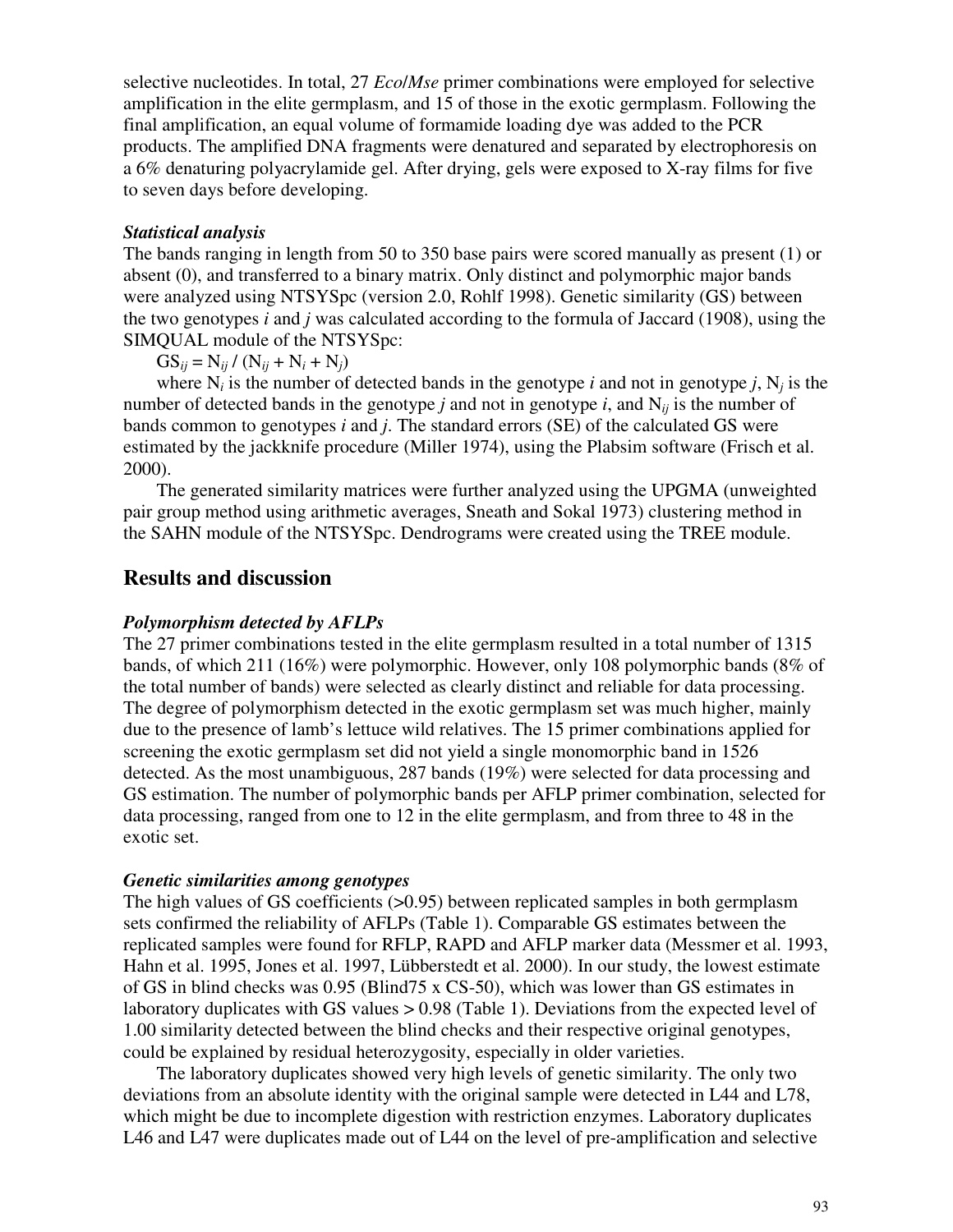amplification, respectively, and indicated the reliability of the PCR protocol used. The same applied to the duplicates L79 and L80, which were the duplications of L77 in consecutive PCR reactions.

|        | Blind check                |            | Laboratory duplicate              |            |
|--------|----------------------------|------------|-----------------------------------|------------|
|        | Genotype pair              | GS (SE)    | Genotype pair                     | GS (SE)    |
|        | Blind24 x Cirilla          | 1.00(0.00) | Blind $25 \times L44$             | 0.98(0.05) |
|        | Blind <sub>25</sub> x Gala | 0.98(0.02) | L <sub>44</sub> x L <sub>46</sub> | 1.00(0.05) |
| Elite  | Blind $26 \times CS-12$    | 0.98(0.03) | L <sub>44</sub> x L <sub>47</sub> | 1.00(0.06) |
| set    | Blind 41 x $CS-27$         | 0.99(0.02) | L <sub>46</sub> x L <sub>47</sub> | 1.00(0.02) |
|        | Blind 42 x $CS-29$         | 1.00(0.02) | Blind 41 x $L45$                  | 1.00(0.02) |
|        | Blind 43 x $CS-31$         | 0.96(0.03) |                                   |            |
|        | Blind $74 \times$ CS-27    | 0.99(0.05) | Blind $76 \times L77$             | 1.00(0.03) |
| Exotic | Blind $75 \times CS - 50$  | 0.95(0.04) | L77 x L79                         | 1.00(0.04) |
| set    | Blind $76 \times CS - 30$  | 1.00(0.05) | $L77 \times L80$                  | 1.00(0.04) |
|        |                            |            | $L79 \times L80$                  | 1.00(0.04) |
|        |                            |            | Blind $75 \times 1.78$            | 0.99(0.05) |

Table 1: Jaccard's coefficient of genetic similarities between replicates in AFLP reaction in the elite germplasm of lamb's lettuce (*Valerianella locusta* L.) and among related species

Genetic similarities between elite germplasm genotypes ranged from 0.24 (CS-37 x Louvier) to 0.99 (CS-22 x CS-27), with a mean of 0.63. Standard errors for individual GS estimates varied from 0 to 0.11. In the exotic germplasm, the lowest GS values of 0.10 were detected between *V. coronata* and several other species: *V. carinata* (Gatersleben), *V. carinata* (Bordeaux), Louvier (Clause), Louvier (Le Paysan), Verte de Louvier and CS-46. The highest GS estimate in the exotic set of 1.00 was obtained between two *V. carinata* genebank accessions. The average GS value in the exotic germplasm set was 0.58. Standard errors of the individual GS estimates in this set varied from 0.02 to 0.07.

#### *Cluster analysis of AFLP data*

The dendrogram obtained with the UPGMA cluster analysis of GSs in the elite germplasm revealed genetically distinct groups within lamb's lettuce elite germplasm (Fig. 1). The clustering pattern partially agreed with the available morphological information. Some of the genotypes having stronger leaf structure ("veined types") tended to cluster together. Genotypes CS-37, CS-19, Trophy, and CLX3433 formed one cluster; CS-32, Armel, Verella and CS-31 formed the other; while CS-2, CS-17, and CS-18 formed the third cluster. Variety Louvier was divergent to all others, which was in accordance with the expectations from breeders' experience. Contrary to the expectations based on morphological traits, however, genotypes CS-27, CS-30, and Cirilla did not form a common cluster.

The prediction of the breeding behavior of offspring from parent combinations by the simultaneous use of AFLP-based genetic similarities and coefficients of co-ancestry has been suggested by numerous authors (Schut et al. 1997, Simioniuc et al. 2002). In a minor crop such as lamb's lettuce, breeding practices rely mostly on phenotypical selection, but whether morphological distances have any predictive value on breeding behavior remains questionable.

Genotypes belonging to the exotic germplasm created two major clusters in the UPGMA analysis, thus clearly separating formerly used breeding material and the *V. locusta* genebank accessions in one, and lamb's lettuce wild relatives in the other cluster (Fig. 2). The clusterbranch consisting of formerly grown breeding materials and several *V. locusta* genebank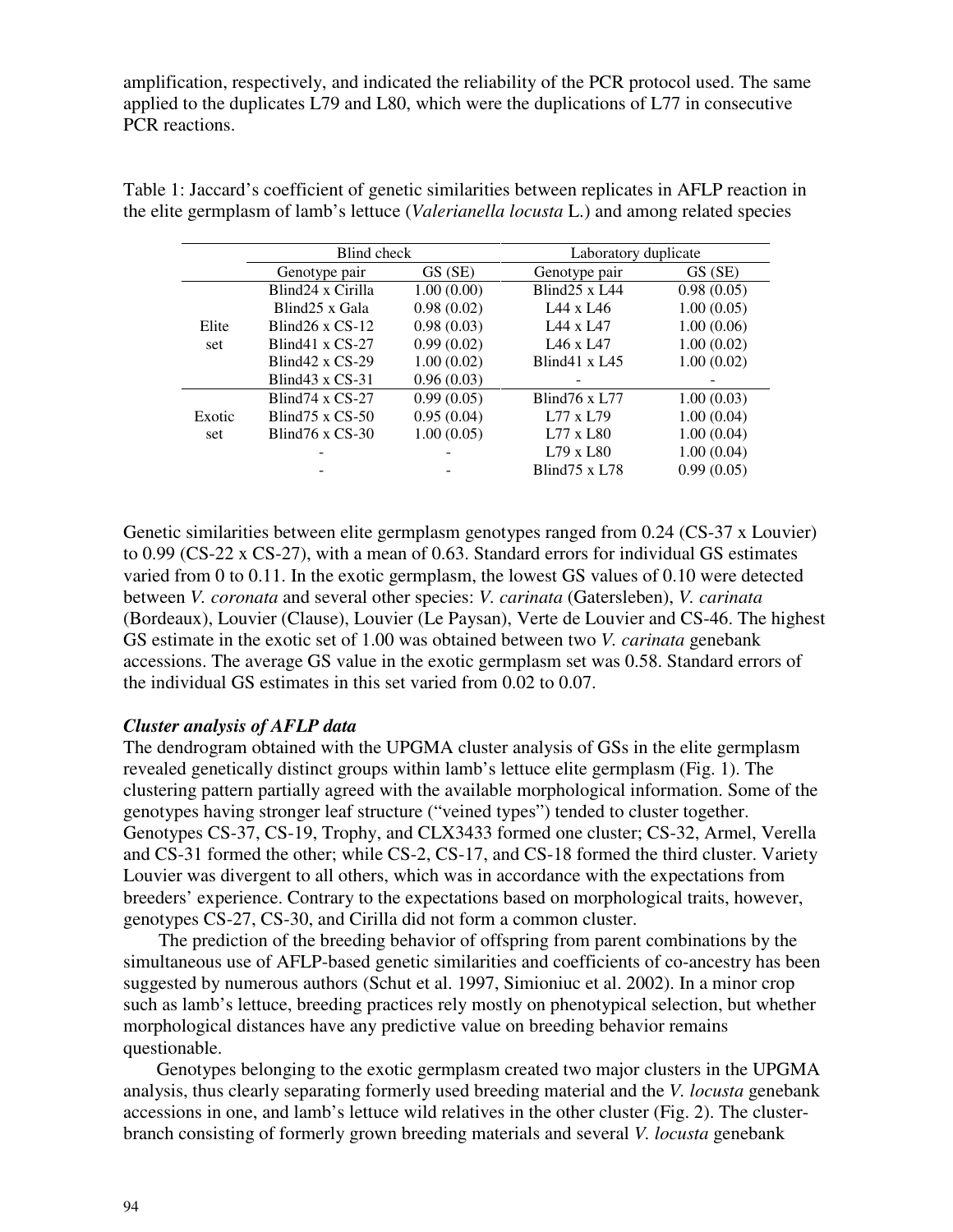accessions was further divided into two sub-clusters. Two *V. carinata* accessions clustered together, thus supporting the information that the accession from IPK Gatersleben originated from France. *V. locusta* genebank accession originating from Sweden clustered with *V.coronata* types, while the other *V. locusta* wild types, Laterrade and Deutscher clustered with the genotypes formerly used as breeding materials. In the other major cluster, consisting of wild relatives, three accessions of *Fedia cornucopia* formed a separate sub-cluster, which was expected because of their distinct morphology and cross pollinating pattern. The joint clustering of identical species can still not be supported with their genetics due to the lack of basic information on chromosome numbers and amount of DNA.



Figure 1. Association among 44 genotypes of lamb's lettuce elite germplasm revealed by average linkage (UPGMA) cluster analysis of Jaccard's genetic similarity (GS) coefficients calculated from AFLP data of 27 primer combinations

The results of our study indicated that wild forms of *V. locusta* clustered together with more developed breeding lines. Regarding the results of wild relatives obtained by AFLPs, *V. carinata* accessions were the closest to the cluster consisting of former elite material. If those genotypes carry desirable traits (e.g. resistance to pathogens), crosses with elite germplasm could be suggested for a limited broadening of lamb's lettuce breeding germplasm.

In conclusion, measurements of genetic diversity can be used in breeding programs to increase the genetic variation in base populations by crossing cultivars with a high level of genetic distance as well as for the introgression of exotic germplasm. Molecular genetic diversity estimates are extremely useful for intellectual property protection, particularly in the determination of essential derivation. The genetic diversity estimates based on molecular marker data may be compared to a minimum genetic distance which indicates that two varieties are not essentially derived (Lefebvre et al. 2001). Finally, our results can be applied in genebank management of *Valerianella* accessions, assisting in detection of duplicates in collections as well as in a more accurate classification of accessions, thus improving the utilization of germplasm conserved in genebanks.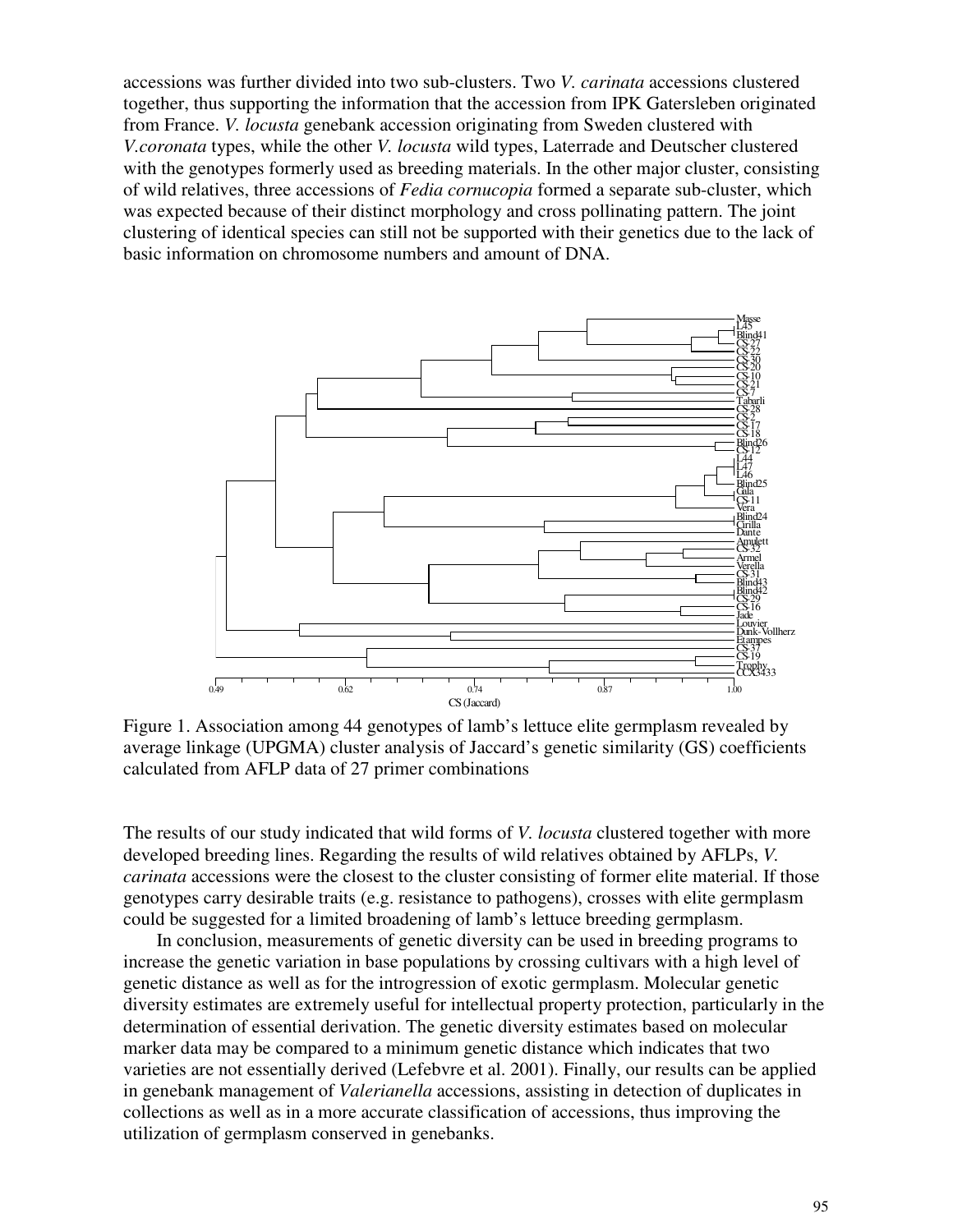

Figure 2. Association among 41 genotypes of lamb's lettuce exotic germplasm revealed by average linkage (UPGMA) cluster analysis of Jaccard's genetic similarity (GS) coefficients calculated from AFLP data of 15 primer combinations

## **Acknowledgements**

The authors are grateful to the breeding companies Nunhems-Hild and JULIWA-ENZA for contributing the plant material for the study and valuable information about their breeding experiences with the crop, thus supporting the discussion of results. The study was funded by the Gesellschaft zur Förderung der privaten Pflanzenzüchtung (GFP) and the BMBF, project number ghg 1/98 (97 HS 044), Germany.

## **References**

- Bohn, M. Utz, H.F. and Melchinger A.E. 1999. Genetic similarities among winter wheat cultivars determined on the basis of RFLPs, AFLPs, and SSRs and their use for predicting progeny variance. Crop Sci. 39: 228-237.
- Bundessortenamt 1997. Beschreibende Sortenliste: Fruchtgemüse, Blattgemüse. 88-91.
- Frisch, M. Bohn, M. and Melchinger A.E. 2000. Plabsim: Software for strategies of marker-assisted backcrossing. Journal of Heredity 91: 86-87.
- Hahn, V. Blankenhorn, K. Schwall, M. and Melchinger A.E. 1995. Relationship among early European maize inbreds: III Genetic diversity revealed with RAPD markers and comparison with RFLP and pedigree data. Maydica 40: 299-310.
- Heckenberger, M. Rouppe van der Voort, J. Melchinger, A.E. Peleman, J. and Bohn M. 2002. Variation of DNA fingerprints among accessions within maize inbred lines and implications for identification of essentially derived varieties: II. Genetic and technical sources of variation in AFLP data and comparison with SSR data. Mol. Breed. (in press)
- Hoisington, D.A. Khairallah, M.M. and Gonzales-de-Leon D. 1994. Laboratory Protocols. CIMMYT Applied Molecular Genetics Laboratory, Mexico, DF.
- Jaccard, P. 1908. Nouvelles recherches sur la distribution florale. Bull. Soc. Vaudoise Sci. Nat. 44: 223-270.